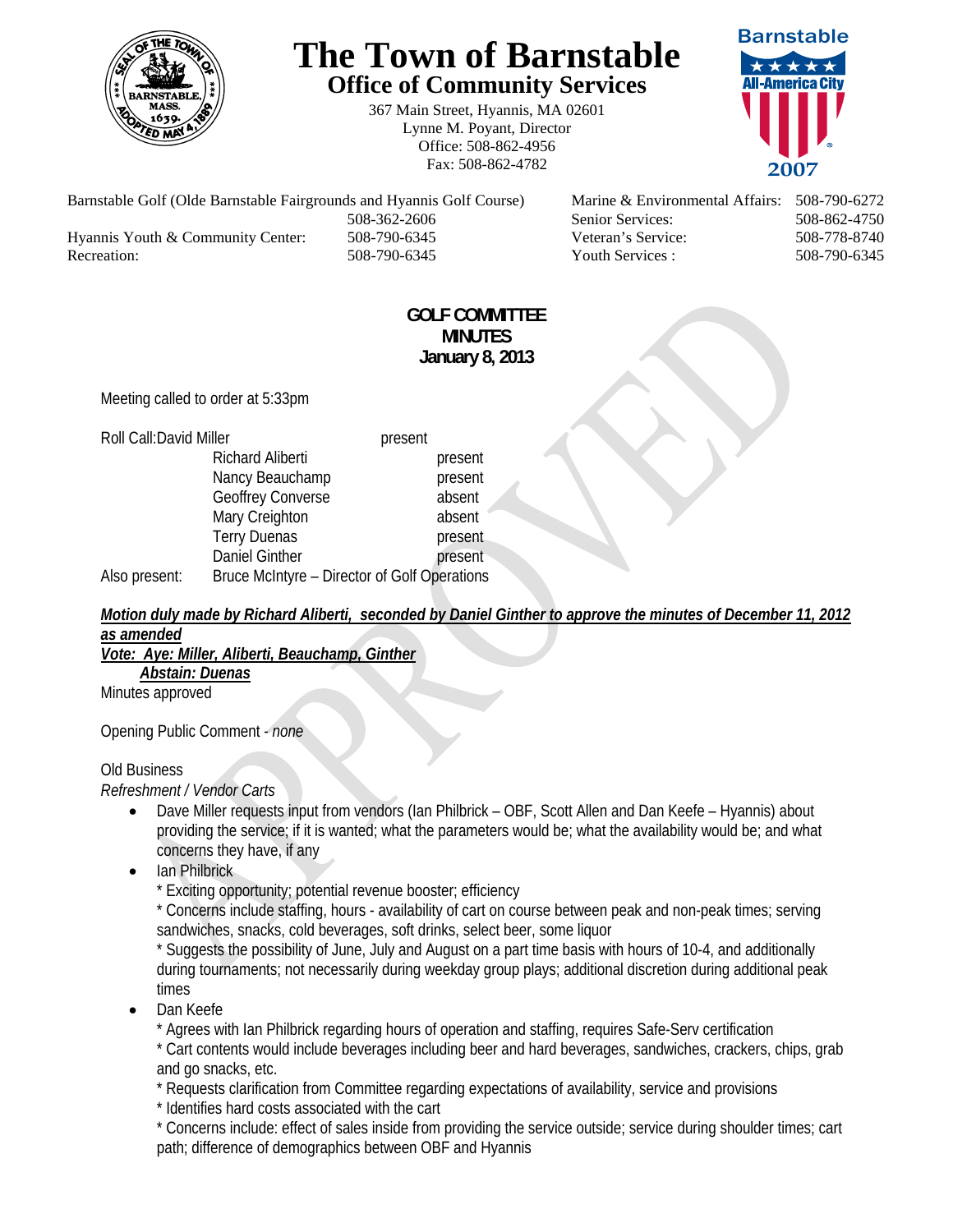\* Cart lease options reviewed

Member comments include

\* Change in law permitting alcoholic beverages on public golf courses and the enforcement of golfers bringing their own alcoholic beverages onto the courses

\* Prefer to not have committee impose rules

\* Goal is to enhance the golfer's all-around experience and compliment existing services and increase events \* Possibility of tracking revenue increase and course usage increases; it is the intent of the committee to encourage the service in an appropriate and profitable manner

\* Fixed vs. mobile services on the courses

- Bruce McIntyre researched several other Cape Municipal courses; all of which have hospitality carts which verifies that OBF and Hyannis are lacking in a competitive service
- Nancy Beauchamp suggests to vendors that marketing would increase business; i.e. offer discounts, coupons, flyers, etc. to encourage patronage to the restaurants
- Both vendors could / should view the tee sheets ahead of time and match this with cart usage potentials
- Changes to existing liquor license discussed
- Bruce McIntyre will provide data and information to Lynne Poyant, Director of Community Services regarding the next steps in the process; Committee had forwarded a letter in the past voicing unanimous approval; further discussion with Town officials outlining expectations would need to take place; vendor input required as well

## Marketing Committee Report

*Town Tournament* 

- Cape Cod Open scheduled for May 29 & 30; no sponsorship information available
- Suggested that the scholarship tournament remain for members only at this time; changes would then be implemented for 2014 calendar

Pro Shop Space / Restaurants

- Suggest expanding table seating to the outer foyer area, away from tv viewers; would require capital investment review; space is also used for general gathering and conversation
- Hyannis snack bar needs to be open; this is a recognized issue
- It is necessary for the existing office area at OBF needs to remain as office space

Timely Information on Web Page

- Concerns raised regarding information being posted in a timely fashion to the web page; addressed thru Bruce McIntyre who clarifies that there are a multitude of postings submitted to the IT department on a daily basis and that postings are processed as expeditiously as possible; Dan Ginther inquires as to how Golf could be assigned their own web site; discussion planned to take place with the Director of Community Services and it is recognized that some entities need to promote their events to remain competitive
- Suggest inviting IT to a committee meeting
- Further discussion needed
- Members request a letter be to the Director of Community Services drafted by Nancy Beauchamp strongly urging the two courses have timely information, increase social media presence; letter to be reviewed at the next committee meeting

#### Manager / Superintendent Report

Provided by Bruce McIntyre, Director of Golf Operations

- Principal Division Assistant position vacant due to the retirement of Dave Jones; position has been posted and is in the process of being filled
- Pro shop staff is in the process of upgrading public areas; painting, wall fixtures, etc.
- Member survey almost complete and will be sent out shortly; survey will include lighting costs as well
- Maintenance staff performing winter equipment servicing; outdoor work in process as well